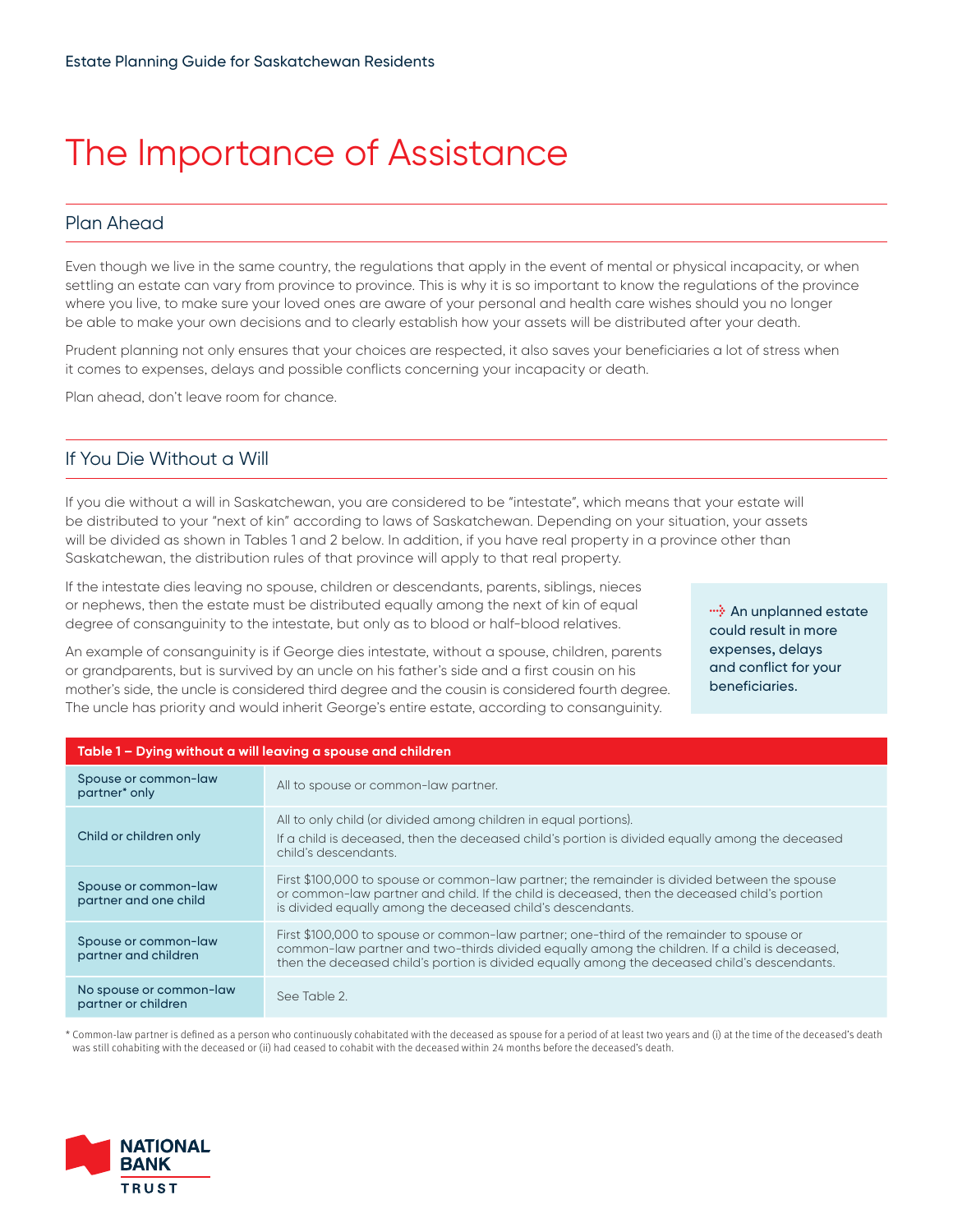| Table 2 – Dying without a will leaving no spouse or children                   |                                                                                                                                                           |
|--------------------------------------------------------------------------------|-----------------------------------------------------------------------------------------------------------------------------------------------------------|
| <b>Father and mother</b>                                                       | 100% divided equally between father and mother or wholly to the survivor of them.                                                                         |
| Father and mother are<br>deceased, survived by<br>the deceased's siblings      | 100% divided equally among the siblings (or if a sibling is deceased, then the deceased sibling's<br>share is divided equally among his or her children). |
| Father, mother and siblings<br>are deceased, survived by<br>nieces and nephews | 100% divided among nephews and nieces in equal shares.                                                                                                    |
| Father, mother, siblings<br>and nieces and nephews<br>are deceased             | 100% divided equally among the next of kin of equal degree of consanguinity, but only as to blood<br>or half-blood relatives.                             |

### Incapacity Management

#### **In Saskatchewan, incapacity planning includes the preparation of an Enduring Power of Attorney for financial matters and a Health Care Directive for health care and medical treatment matters.**

An Enduring Power of Attorney entitles the attorney to make financial and legal decisions on your behalf when you are no longer capable of making decisions. Your attorney can do anything with your property that you could do when capable, with certain restrictions, such as making or altering a will on behalf of the donor. Further restrictions on the authority of your attorney may be set out in the Power of Attorney document. The Enduring Power of Attorney only applies while you are alive and ceases to be effective upon your death. It is important that the attorney is someone whom you trust, and who has the skills to manage your property. In addition, for older adults, it is essential to appoint a younger person, possibly as an alternate attorney, to act if the first person selected cannot fulfill his or her duties. In some cases, it may be appropriate to appoint a professional trust company, such as National Bank Trust, as your attorney for property.

A Health Care Directive allows you to give instructions for the health care and medical treatment you wish to receive or not receive if you become unable to make health care decisions. In a Health Care Directive, you may appoint a proxy to make specific health care decisions on your behalf when you are no longer capable of making decisions or communicating your wishes. Where a Health Care Directive does not give directions for specific circumstances, your proxy must make decisions for you according to what he or she considers is in your best interest.

**lightly** Your incapacity plan and estate plan should be prepared in coordination with your spouse. You should seek legal advice to ensure that both plans work together and your overall wishes are implemented.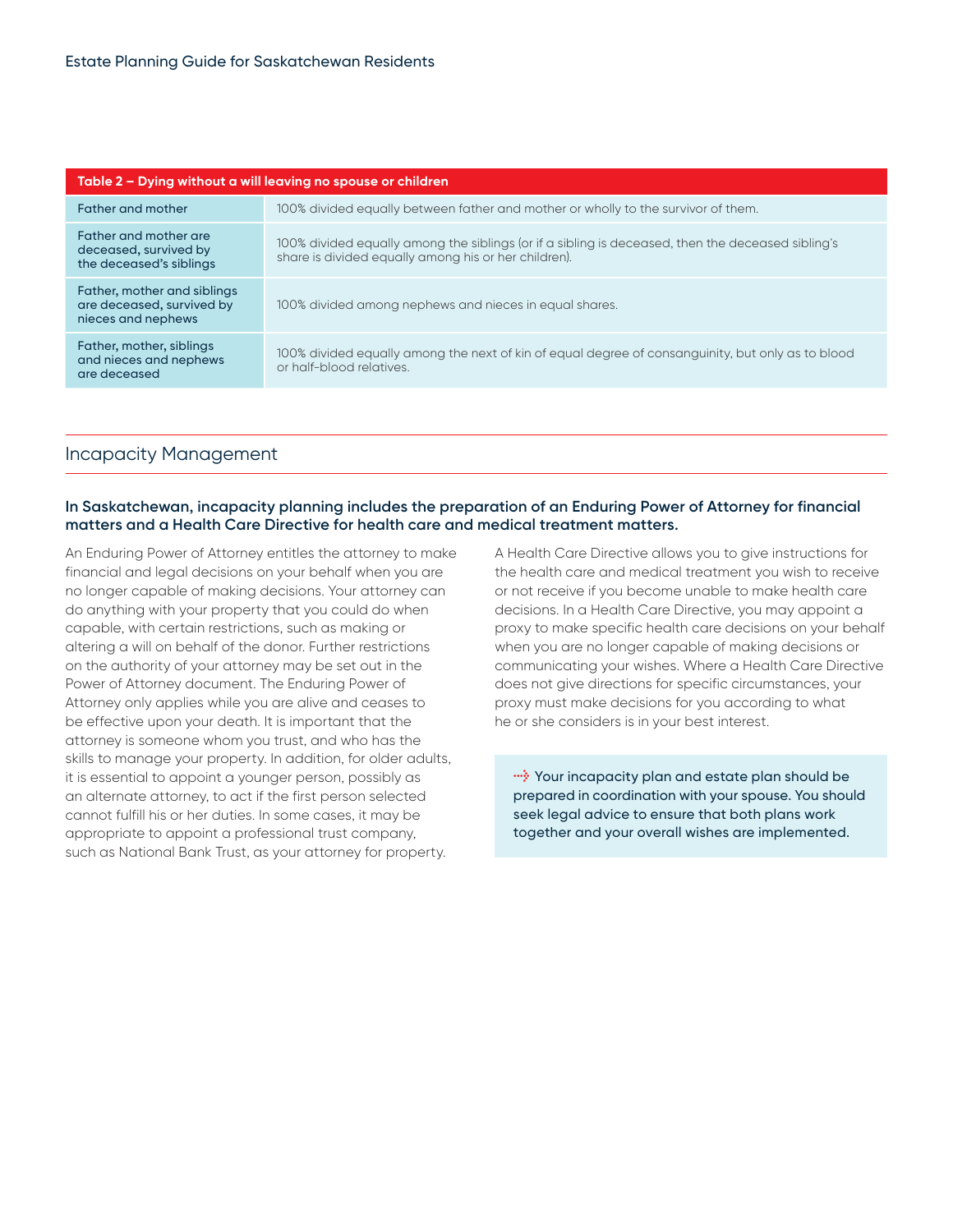#### Probate Facts

**Probate is the process by which the Court of Queen's Bench in Saskatchewan, upon application by the executor, verifies that a document is your valid last will. The Court will issue a "Grant of Letters Probate", confirming the executor's appointment and giving assurance that assets are transferred to the proper beneficiaries. In this way, probate provides some liability protection to the executor.**

In Saskatchewan, the probate fees payable when filing an application for Grant of Letters Probate are \$7 on each \$1,000 or portion thereof of assets passing through the estate. In addition, if the executor hires a lawyer to represent the estate with the probate process, the Court rules will prescribe the maximum fee that the lawyer can charge for "core" legal services.

These fees can be minimized in a variety of ways, including:

- > Gifting during your lifetime;
- > Designating beneficiaries on registered plans such as RRSPs, RRIFs, TFSAs, life insurance policy proceeds, pension plans and segregated funds;
- > Transferring real property into joint tenancy;
- > Adding joint owners to bank and investment accounts; and
- > Transferring property into a trust during your lifetime.

Please note that the above techniques do not replace the need to have a will in place. They are merely additional tools for transferring assets.

There are significant advantages and disadvantages with each of the above planning techniques. If you focus too much on avoiding probate fees, your plan may have unintended consequences. For example, you may create trusts in your will and also designate beneficiaries for your major assets such as your RRIF and insurance policies. The end result may be that your estate avoids probate on these assets but there may be insufficient assets with which to establish the trusts because the assets are no longer part of your estate that is subject to the terms of your will. In many of these cases, the probate fees saved will be less than the potential benefits of trust planning and proper will drafting. In addition, transferring property into joint ownership can lead to reduced control over the assets during your lifetime and potential disputes among your heirs after your death.

**l** we strongly recommend that you have a discussion with your legal advisor before implementing any of these options to ensure they fit with your overall estate plan.